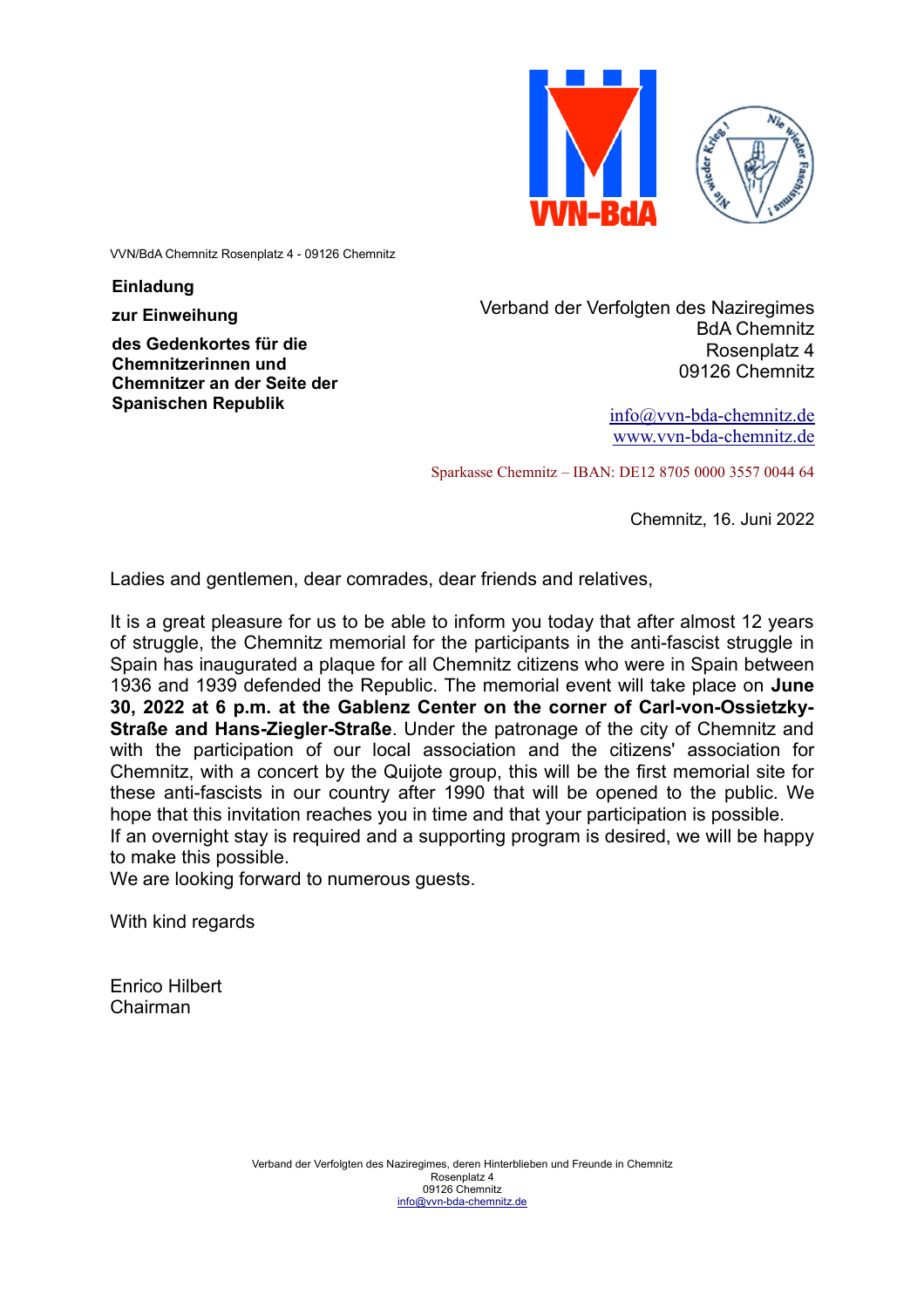1 Ernst Cohn  $*1901 -$ 2 Fritz Baumgärtel \*1912 – 1986 3 Hartmut Berlet \*1899 – 1962 4 Karl Deutscher \*1907 – 1965 5 Werner Feiler  $*1913 - 1979$ 6 Herbert Firl \*1899 – 1944 7 Richard Gladewitz \*1898 – 1969 8 Alfred Gottwald \*1910 9 Kurt Höfer  $*1915 - 1998$ 10 Walter Janka  $*1914 - 1994$ 11 Otto Kreuzmann  $*1911 - 1937$ 12 Werner Kinzl  $*1911 - 1986$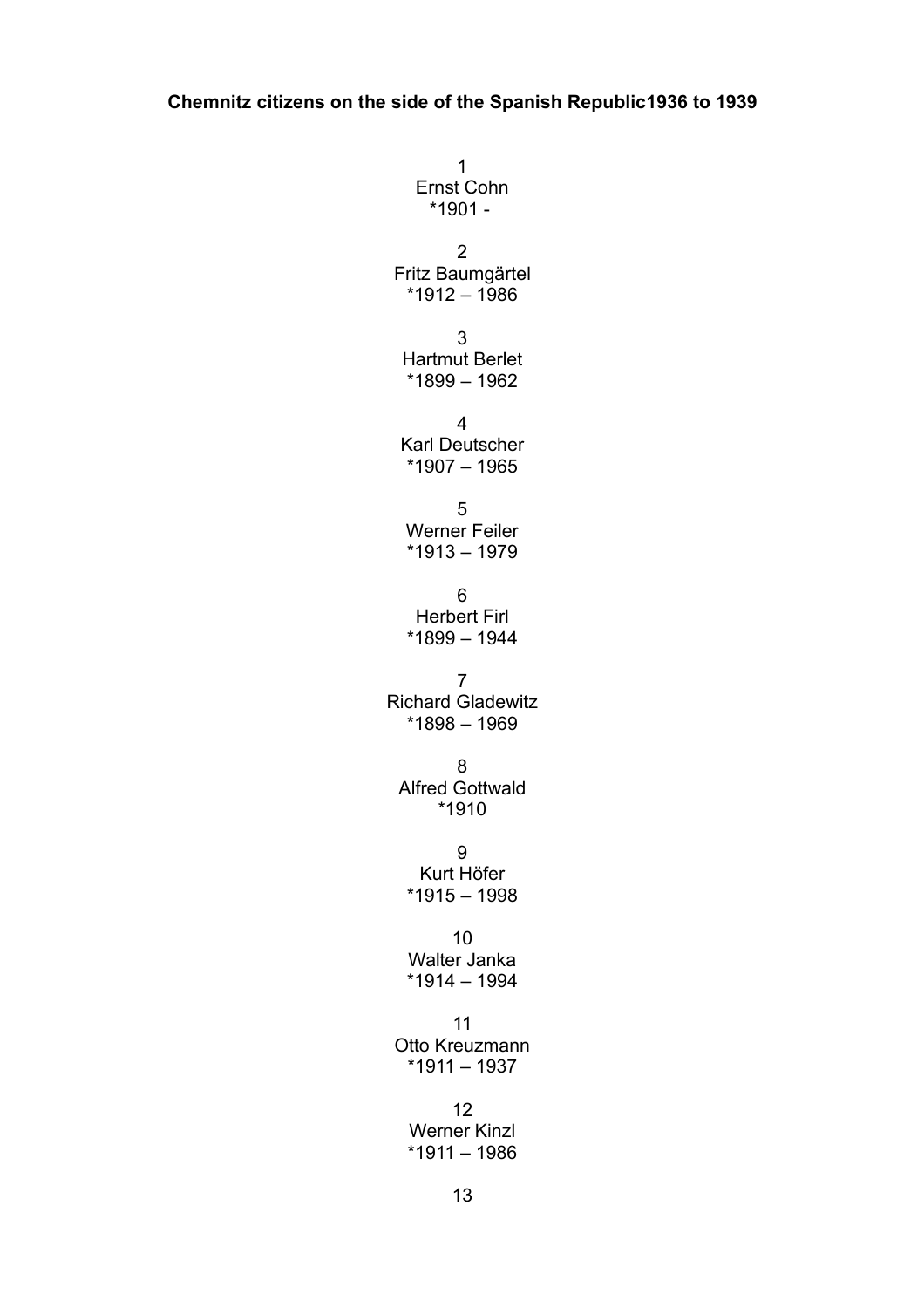Ines Elisabeth Kühnen \*1898

14 Moritz Kupfermünz \*1910 – 1975

15 Käte Lichtenstein \*1907 – 1984

16 Bodo Ritscher \*1908 – 1995

17 Julius Schaumberger \*1901 – 1996

> 18 Erich Schuster \*1902 - 1978

19 Rudolf Schuster \*1914 - 1982

20 Herbert Seifert \*1908 - 1978

21 Herbert Spinnler \*1914 - 1980

22 Horst Menzel \*1912 - 1938

23 Paul Verner \*1911 - 1986

24 Hans Ziegler  $*1912 - 1938$ 

Stand 10. September 2021.